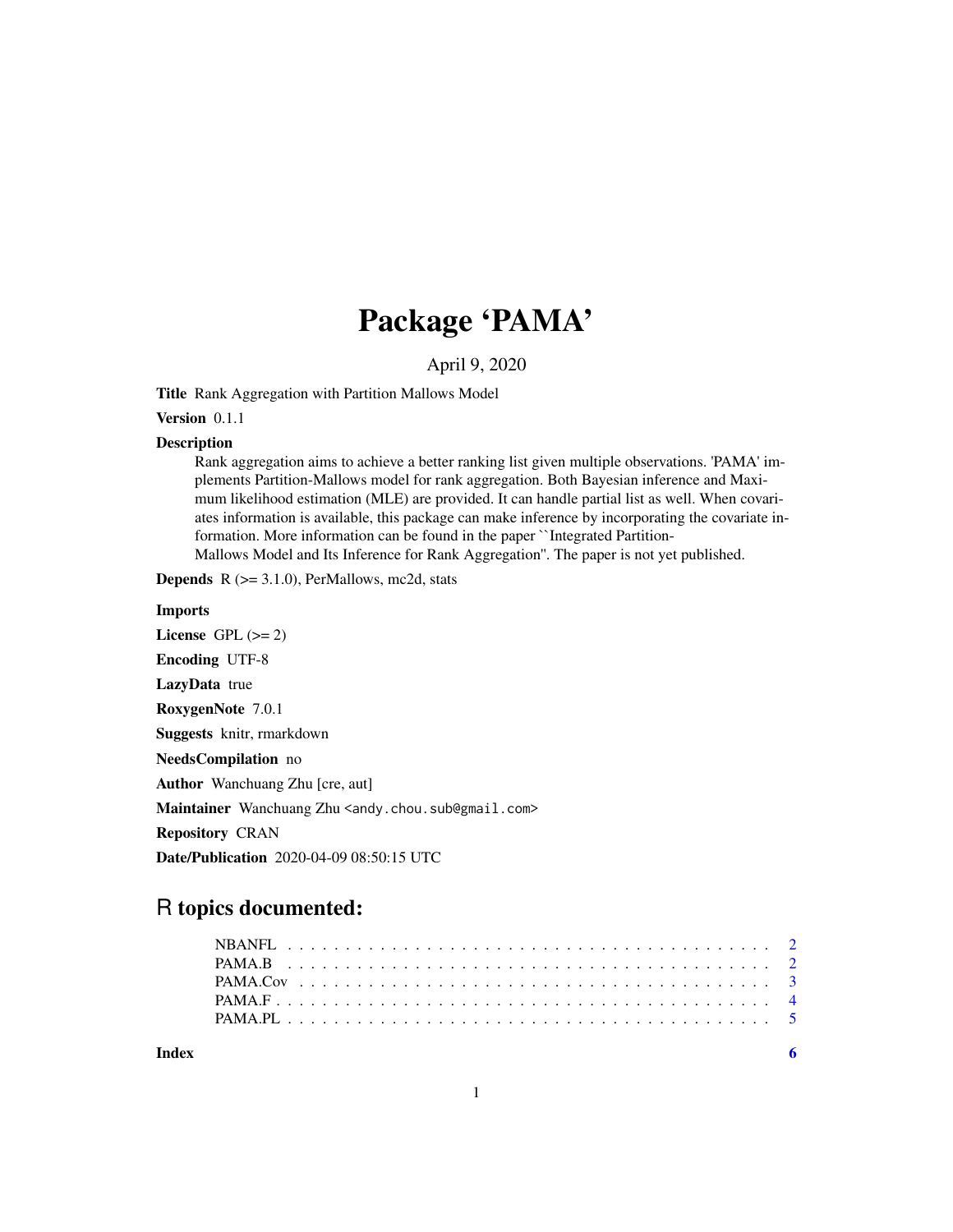<span id="page-1-0"></span>

#### Description

Dataset of NBA and NFL.

# Usage

NBANFL()

# Value

List. It contains Bayesian posterior samples of all the parameters and log-likelihood.

- 1. NBA: full ranking lists of NBA power ranking.
- 2. NBAPL: The partial lists of NBA power ranking
- 3. NFLdata: all the ranking lists of NFL data
- 4. NFLcov: covariates of NFL players

# Examples

NBANFL()

PAMA.B *This function implements Bayesian inference of PAMA model.*

# Description

This function implements Bayesian inference of PAMA model.

#### Usage

PAMA.B(datfile, nRe, iter = 1000)

#### Arguments

| datfile | A matrix or data frame. This is the data where our algorithm will work on. Each<br>colomn denotes a ranker's ranking. The data should be in entity-based format. |
|---------|------------------------------------------------------------------------------------------------------------------------------------------------------------------|
| nRe     | A number. Number of relevant entities                                                                                                                            |
| iter    | A number. Numner of iterations of MCMC                                                                                                                           |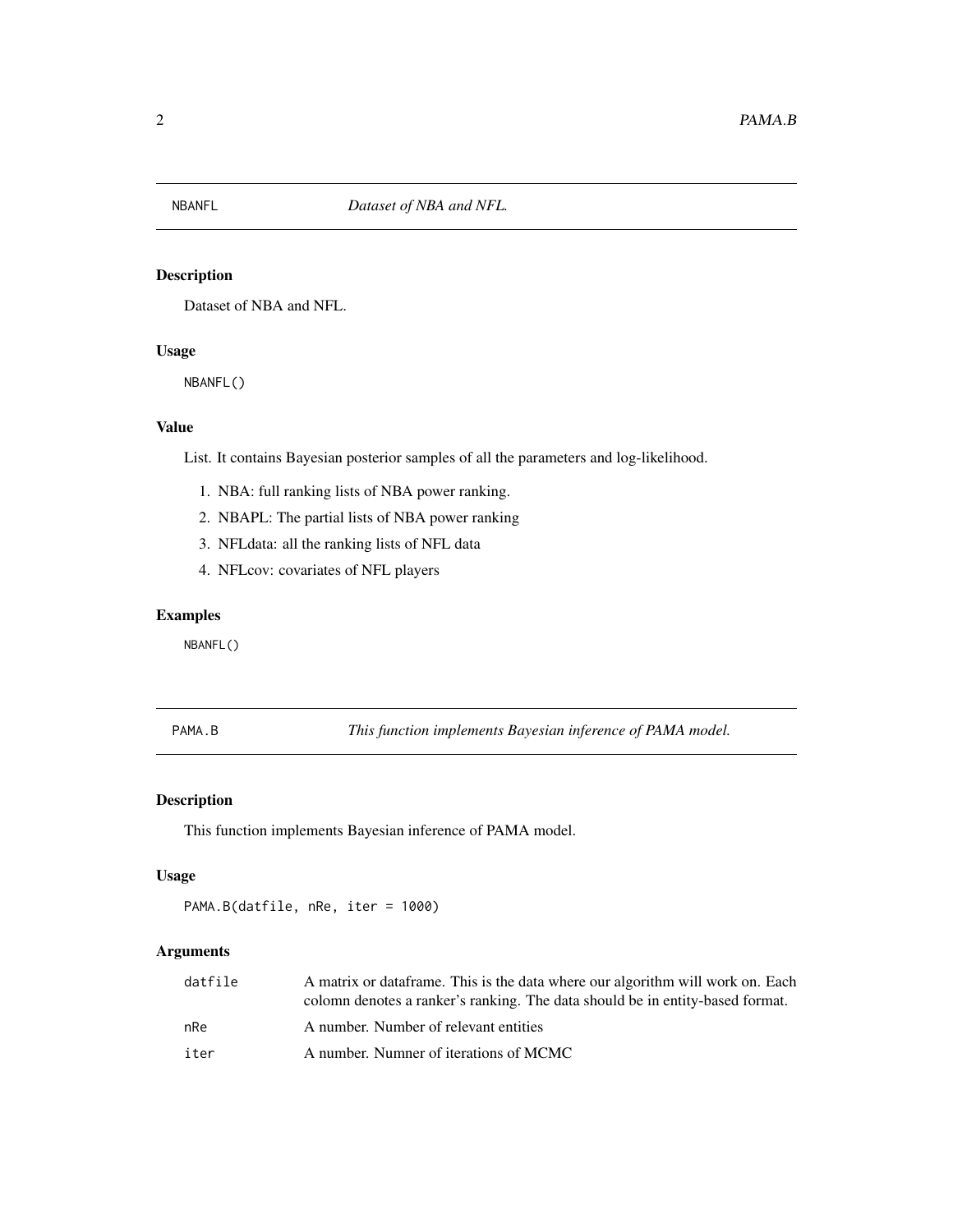#### <span id="page-2-0"></span>PAMA.Cov 3

#### Value

List. It contains Bayesian posterior samples of all the parameters and log-likelihood.

- 1. I.mat: posterior samples of I
- 2. phi.mat: posterior samples of phi
- 3. smlgamma.mat: posterior samples of gamma
- 4. l.mat: posterior samples of log-likelihood

#### Examples

```
dat=t(PerMallows::rmm(10,1:20,0.5))
PAMA.B(dat,10,iter=10)
PAMA.B(dat,10,iter=1000)
```

| PAMA, Cov | This function implements Bayesian inference of PAMA model with co- |
|-----------|--------------------------------------------------------------------|
|           | <i>variates.</i>                                                   |

#### Description

This function implements Bayesian inference of PAMA model with covariates.

#### Usage

```
PAMA.Cov(datfile, Covdatfile, nRe, iter)
```
#### Arguments

| datfile    | A matrix or data frame. This is the data where our algorithm will work on. Each |
|------------|---------------------------------------------------------------------------------|
|            | colomn denotes a ranker's ranking. The data should be in entity-based format.   |
| Covdatfile | A matrix or dataframe. Each column denotes a covariate.                         |
| nRe        | A number. Number of relevant entities                                           |
| iter       | A number. Numner of iterations of MCMC. Defaulted as 1000.                      |

#### Details

The covariates are incoporated in the PAMA framework as indicators of groupmember. That is covariates are associated to group members via a logistic regression.

#### Value

List. It contains Bayesian posterior samples of all the parameters and log-likelihood.

- 1. I.mat: posterior samples of I
- 2. phi.mat: posterior samples of phi
- 3. smlgamma.mat: posterior samples of gamma
- 4. l.mat: posterior samples of log-likelihood.
- 5. theta.mat: posterior samples of coefficients of covariates.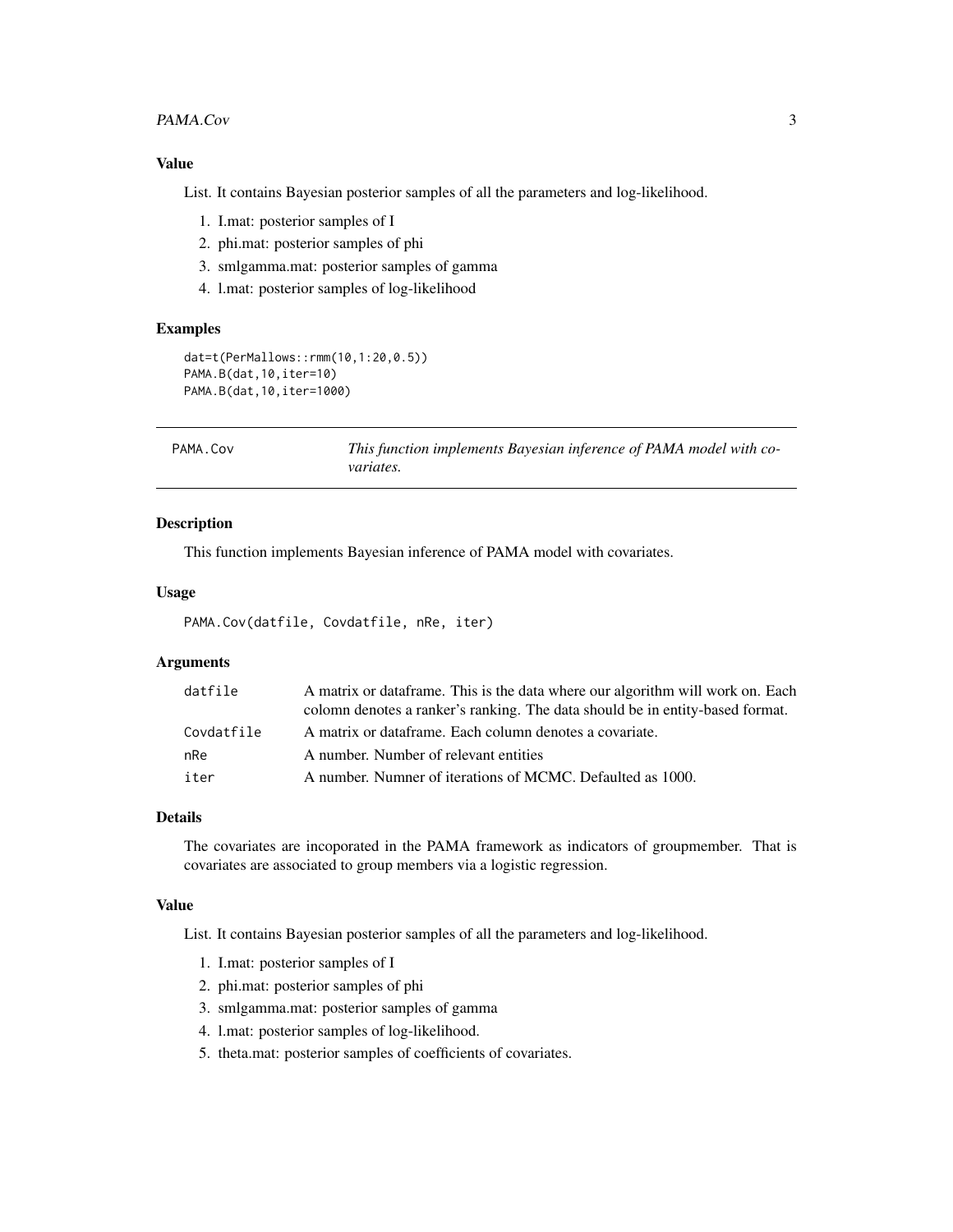#### Examples

```
a=NBANFL()
PAMA.Cov(t(a$NFLdata),a$NFLcov,nRe=10,iter=10)
PAMA.Cov(t(a$NFLdata),a$NFLcov,nRe=10,iter=1000)
```

| PAMA |  |  |
|------|--|--|
|------|--|--|

This function implements Maximum Likelihood estimation of PAMA *model.*

# Description

This function implements Maximum Likelihood estimation of PAMA model.

#### Usage

PAMA.F(datfile, nRe, threshold, iter = 1000)

#### Arguments

| datfile   | A matrix or data frame. This is the data where our algorithm will work on. Each<br>row denotes a ranker's ranking. The data should be in entity-based format.                                       |
|-----------|-----------------------------------------------------------------------------------------------------------------------------------------------------------------------------------------------------|
| nRe       | A number. Number of relevant entities.                                                                                                                                                              |
| threshold | A number (positive). The stopping threshold in determining convergence of<br>MLE, if the two consecutive iterations of log-likelihood is smaller than thresh-<br>old, then the convergence achives. |
| iter      | A number. Numner of iterations of MCMC.                                                                                                                                                             |

#### Value

List. It contains MLE of all the parameters and log-likelihood.

- 1. I.mat: samples of I
- 2. phi.mat: samples of phi.
- 3. smlgamma.mat: samples of gamma
- 4. l.mat: samples of log-likelihood

#### Examples

```
a=NBANFL()
PAMA.F(a$NBA,nRe=10,threshold=0.1,iter=100)
```
<span id="page-3-0"></span>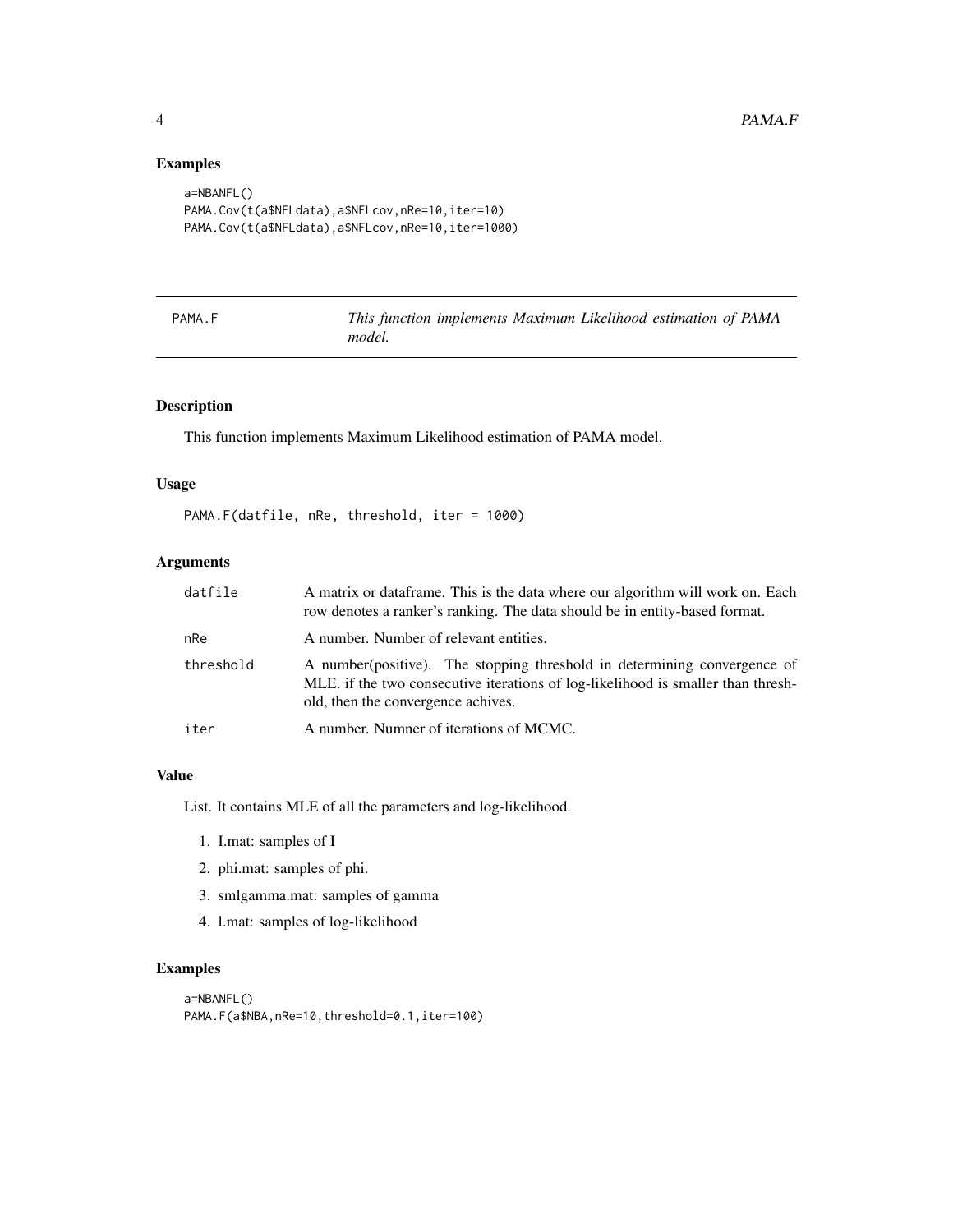<span id="page-4-0"></span>

# Description

This function implements Bayesian inference of PAMA model with partial lists.

#### Usage

PAMA.PL(datfile, PLdatfile, nRe, iter)

# Arguments

| datfile   | A matrix or dataframe. This is the data where our algorithm will work on. Each<br>colomn denotes a ranker's ranking. The data should be in entity-based format. |
|-----------|-----------------------------------------------------------------------------------------------------------------------------------------------------------------|
| PLdatfile | A matrix or data frame. It contains all the partial lists. Each colomn denotes a<br>partial list.                                                               |
| nRe       | A number. Number of relevant entities.                                                                                                                          |
| iter      | A number. Numner of iterations of MCMC. Defaulted as 1000.                                                                                                      |

#### Details

The partial lists are handle by Data Augmentation strategy.

# Value

List. It contains Bayesian posterior samples of all the parameters and log-likelihood.

- 1. I.mat: posterior samples of I
- 2. phi.mat: posterior samples of phi
- 3. smlgamma.mat: posterior samples of gamma
- 4. l.mat: posterior samples of log-likelihood.

# Examples

```
a=NBANFL()
PAMA.PL(a$NBA,a$NBAPL,nRe=10,iter=1)
PAMA.PL(a$NBA,a$NBAPL,nRe=10,iter=100)
```